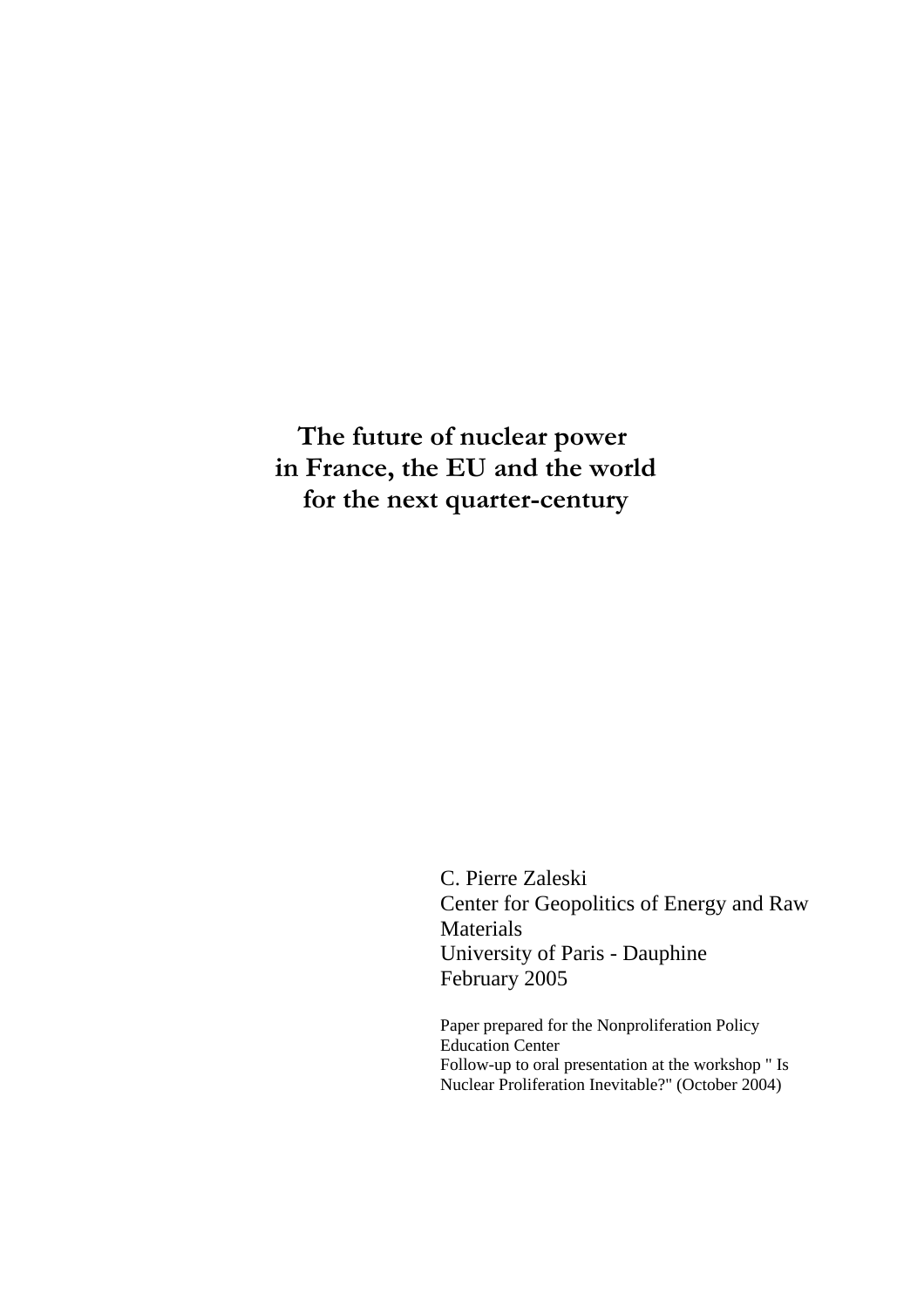### **The future of nuclear power in France, the EU and the world for the next quarter-century**

The organizers of this workshop asked me to present my views about the future of nuclear energy. Speaking about the future is always a perilous exercise. The probability of being wrong is much higher than of being right. Just two examples: In the 1970s, the assumptions about electricity demand growth adopted by U.S. utilities and the nuclear industry were so wrong that they led to the cancellation of more than half the nuclear power plant orders that had been placed. In France as well, a too-high projection of electricity demand growth led to the construction of too many nuclear plants and thus the utilization of many of them in non-economically-optimal conditions (not in baseload operation). This was despite a large effort to export electricity, which has led to exporting some 15% of electricity produced in France. Today, in addition to the classic issues of electricity demand growth and of competitiveness of nuclear power versus alternatives, we have to face the uncertainties of rapid evolution in two areas: prices of fossil fuels, and the way  $CO<sub>2</sub>$  emissions will be handled. These uncertainties may have a very large impact on the future of nuclear energy.

Considering these factors, I will not try to present a precise picture, but rather will indicate my perception of possibilities and trends.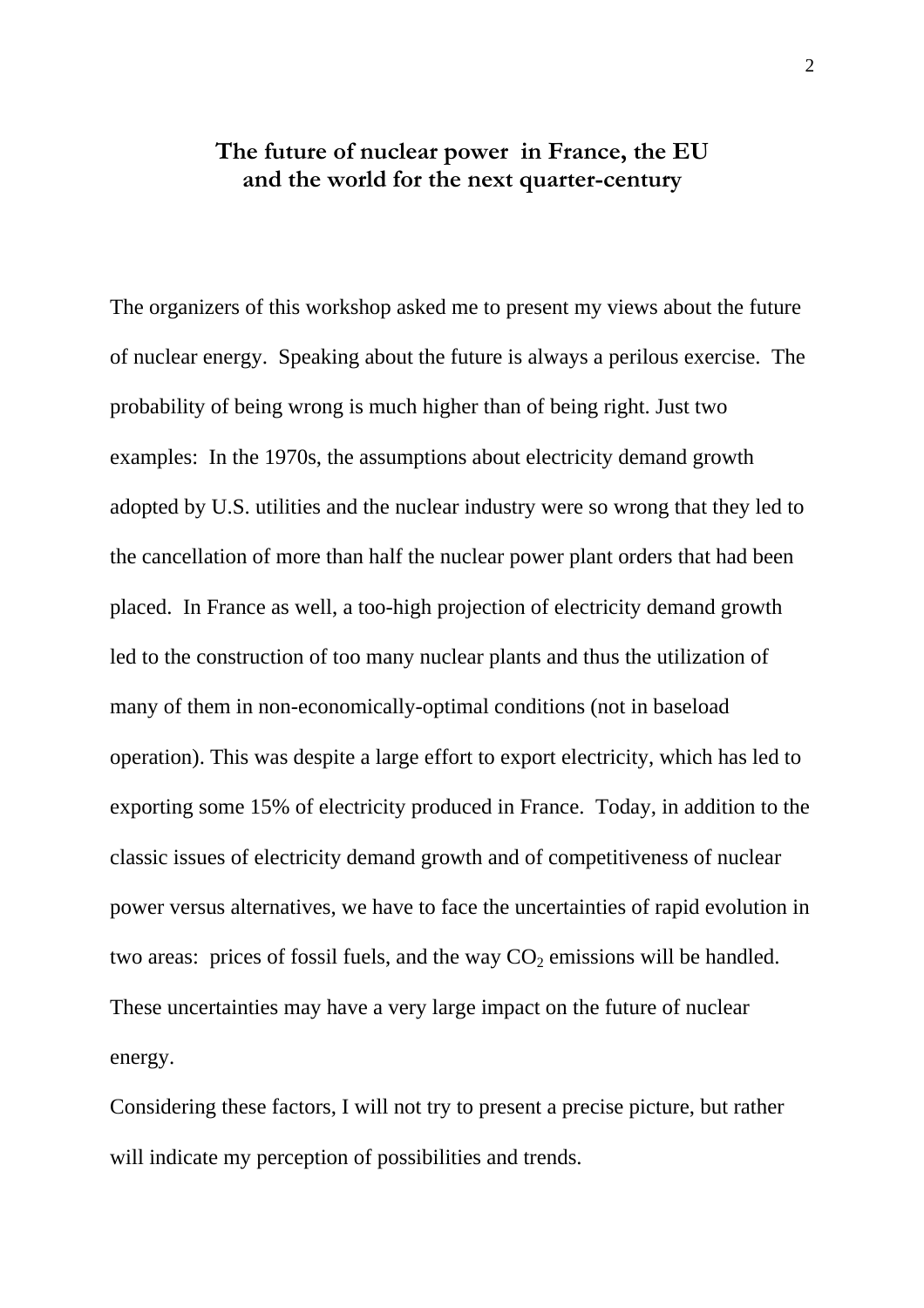Before giving the presentation of trends country by country and region by region, let me discuss two items which have a major influence on the future prospects of nuclear energy: its competitiveness with alternative sources for electricity production; and the attitude of public authorities towards nuclear energy.

#### **Competitiveness of nuclear with alternatives**

As stated in the 2003 MIT report, *The Future of Nuclear Power* (Ref. 1), and as we have indicated at the same time in the paper, *Nuclear Energy Facing Deregulation in Electricity Markets* (Ref. 2), it seems sufficient to compare nuclear energy to CCGT (combined cycle gas turbine) power plants and pulverized coal power plants, as they are the main alternatives. It is clear, as we explained in Ref. 2, that there is a strong geographic influence on this competitiveness, for two main reasons: geographical dependence on coal and gas prices, and different expectations for the cost of a nuclear kilowatt-hour, or even more precisely, the cost of a nuclear kilowatt electric installed. The difference in the cost of coal and gas can be rationalized mostly on the basis of location of consumption region vis-a-vis the coal and gas production regions.

The difference in expectations of the cost of a nuclear kWh may have as a main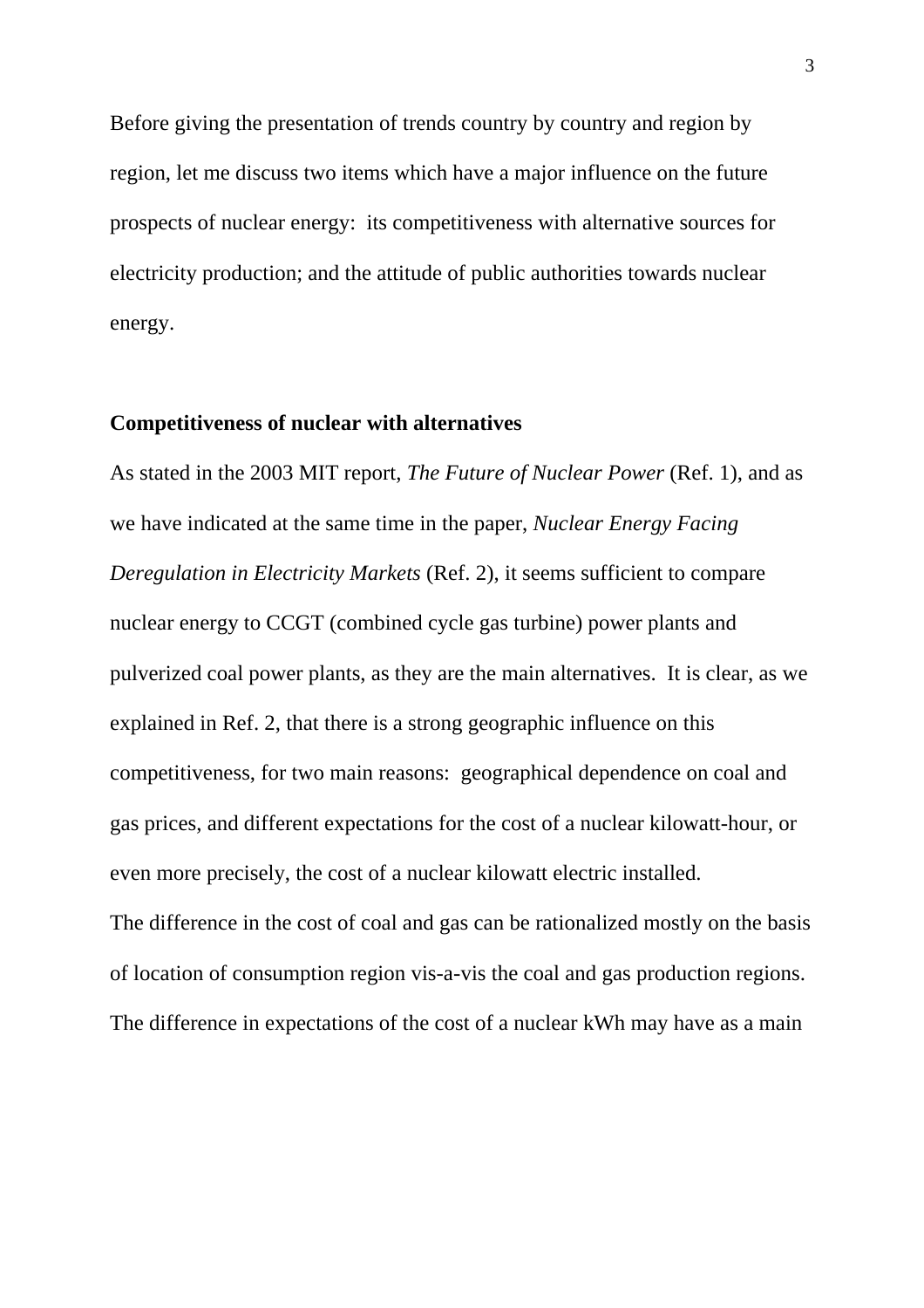driver--at least in large industrial countries--the differences in past experience with nuclear projects in a given country.<sup>[∗](#page-3-0)</sup>

\*\*\*\*\*\*\*\*\*\*\*\*\*\*\*\*\*\*\*\*\*\*\*\*\*

Let us have a look at the **past experience** of two major nuclear programs, in the United States and in France. In the U.S., the development of the nuclear program, which took place mostly between the end of the 1960s and the beginning of the 1980s (the last nuclear plant order that was not cancelled was in 1973), was economically catastrophic, as shown during a French-U.S. seminar comparing implementation of the two countries' nuclear programs in 1985 (see Ref. 3). In particular, the length of construction went from 63-66 months at the beginning (1967), to 142-158 months estimated in 1980. The total cost of an installed kilowatt electric, according to the energy economics data base of the U.S. Department of Energy, increased by an average 15% per year above inflation, leading to a value of \$1,500 per kW (in 1988 dollars) for a plant which started in construction in 1978, and \$3,192 per kW (in 1992 dollars) for a plant which started in construction in 1998 (Ref. 3a).

1

<span id="page-3-0"></span><sup>∗</sup> Clearly, there are many other parameters which may differ from country to country, and which may influence the relative cost of nuclear and fossil, and especially gas, kilowatt-hours--for example, financial parameters like tax structure, amortization scheme, length of loan, or other types of parameters like cost of labor. But what seems also quite important is the "cost of money," or effective interest rate, which is related to the perception an investor has of the risk connected with a given technology. Therefore, at least for "domestic" investors, the past experience with a technology in the country is likely very important.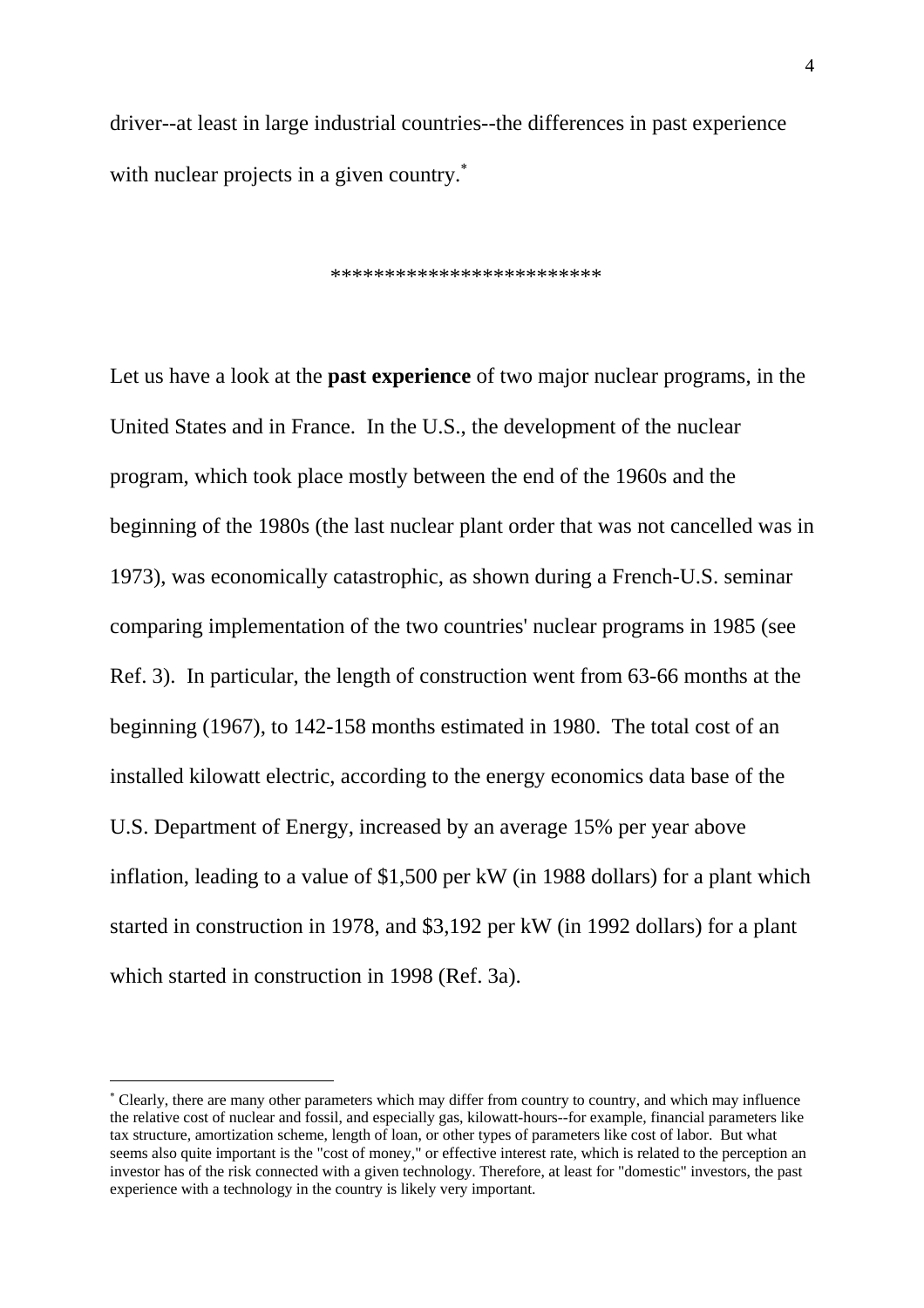Of course, there exists a large variation in cost from plant to plant, and even between different regions in the U.S., but the results given for four U.S. regions (Ref. 3b) confirm the general trend above.

It is particularly interesting to compare the U.S. program with the French nuclear program--based at least initially on Westinghouse (U.S.) technology- which is the second largest in the world (103 GWe in the U.S., 63 GWe in France) and which represents more than half of the nuclear capacity of western Europe. In addition, France today has the most powerful nuclear industry in the world (incorporating the former Siemens nuclear business in Germany). The French program (Ref. 3c), during the similar period as mentioned above for the U.S. program (the decade of the 1970s and early 1980s), built 34 900-MWclass reactors in three standardized series. In contrary to the U.S. situation, the length of construction decreased from 72-78 to 57-59 months at the end of that program. The evolution of costs in constant money, after adjustment for increasing difficulties linked to sites, was only 1.5% per year. This small increase may be explained by increasingly stringent safety requirements. The actual cost for a power plant whose construction started in 1978 was a few percent below 4,000 French francs per kWe, and those started in construction in 1980 a few percent above 4,000 FF/kWe. The equivalence of this 4,000 FF in U.S. dollars is \$800 per kWe at today's exchange rate (a rather low dollar value), or around \$600/kWe at 1983 exchange rates.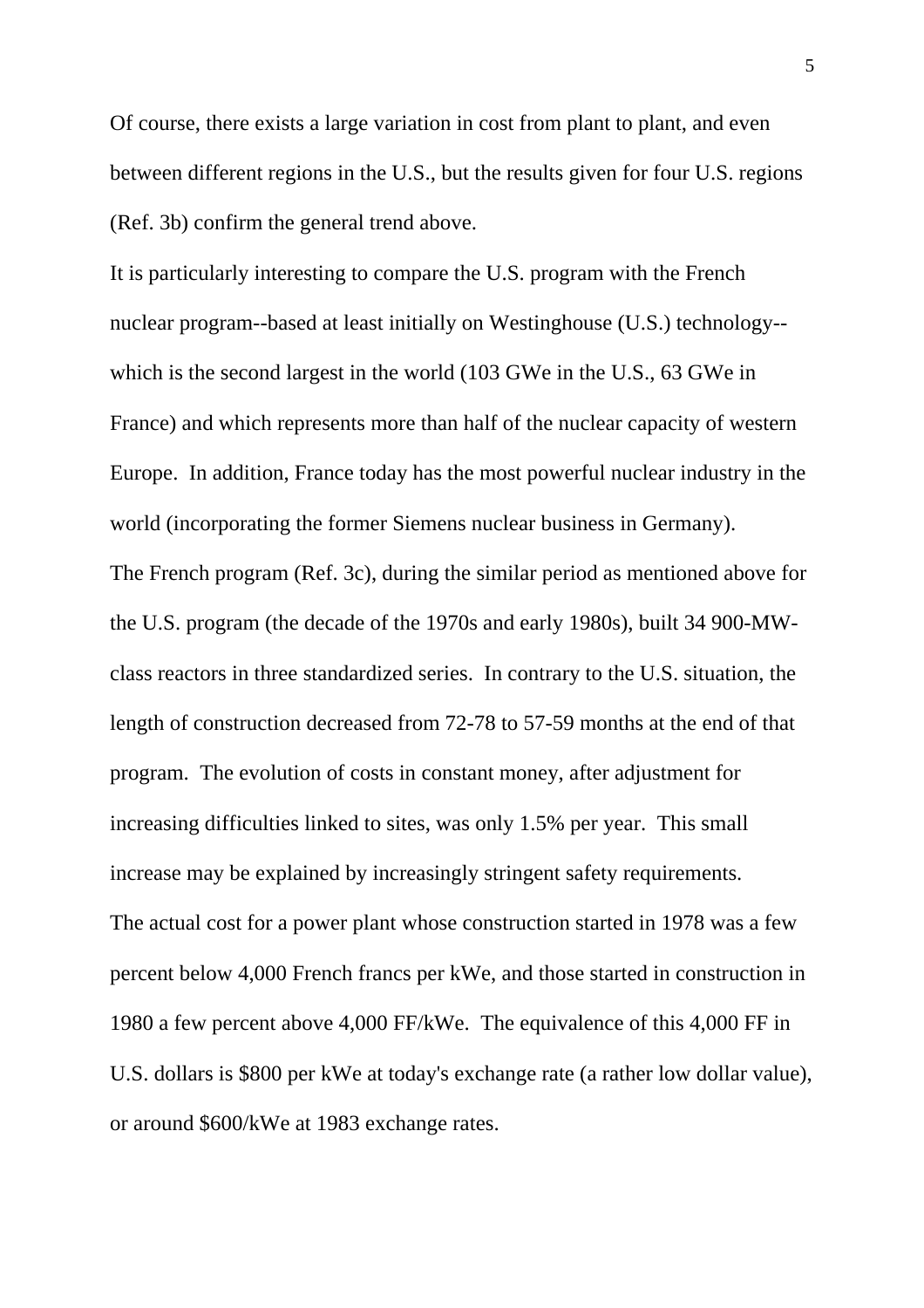The main reasons for the differences in cost between the U.S. and France were analyzed in Ref. 3. The two main reasons are:

• an extremely inefficient industrial organization in the U.S.-too many players, vendors, utilities, architect-engineers, resulting in no standardization--and very poor transmission of knowhow and of lessons learned. In France, there was a monopolistic organization with one utility acting as its own architect-engineer, one vendor of nuclear steam supply system, and except at a very early stage, one vendor of turbine-generators. This led to a high degree of standardization and good organization of work from one plant to the next, whether at the same site or on a different site, as well as a good transmission of knowhow and lessons learned.

This example seems to indicate that excess of competition might be counterproductive. The monopolistic situation is probably not optimal, but given the size of the market, a limited number of players is probably the best in the interest of society. For example, Boeing versus Airbus in the world aircraft market is likely more efficient than five U.S. aircraft manufacturers versus five European aircraft manufacturers.

• The second reason was the legal, regulatory and public opinion environment in the U.S.--an unstable regulatory environment, changing rules during plant construction; complex legal framework, varying from state to state and in general favoring opposition groups, delaying construction even if in the end the opponents' case was shown to be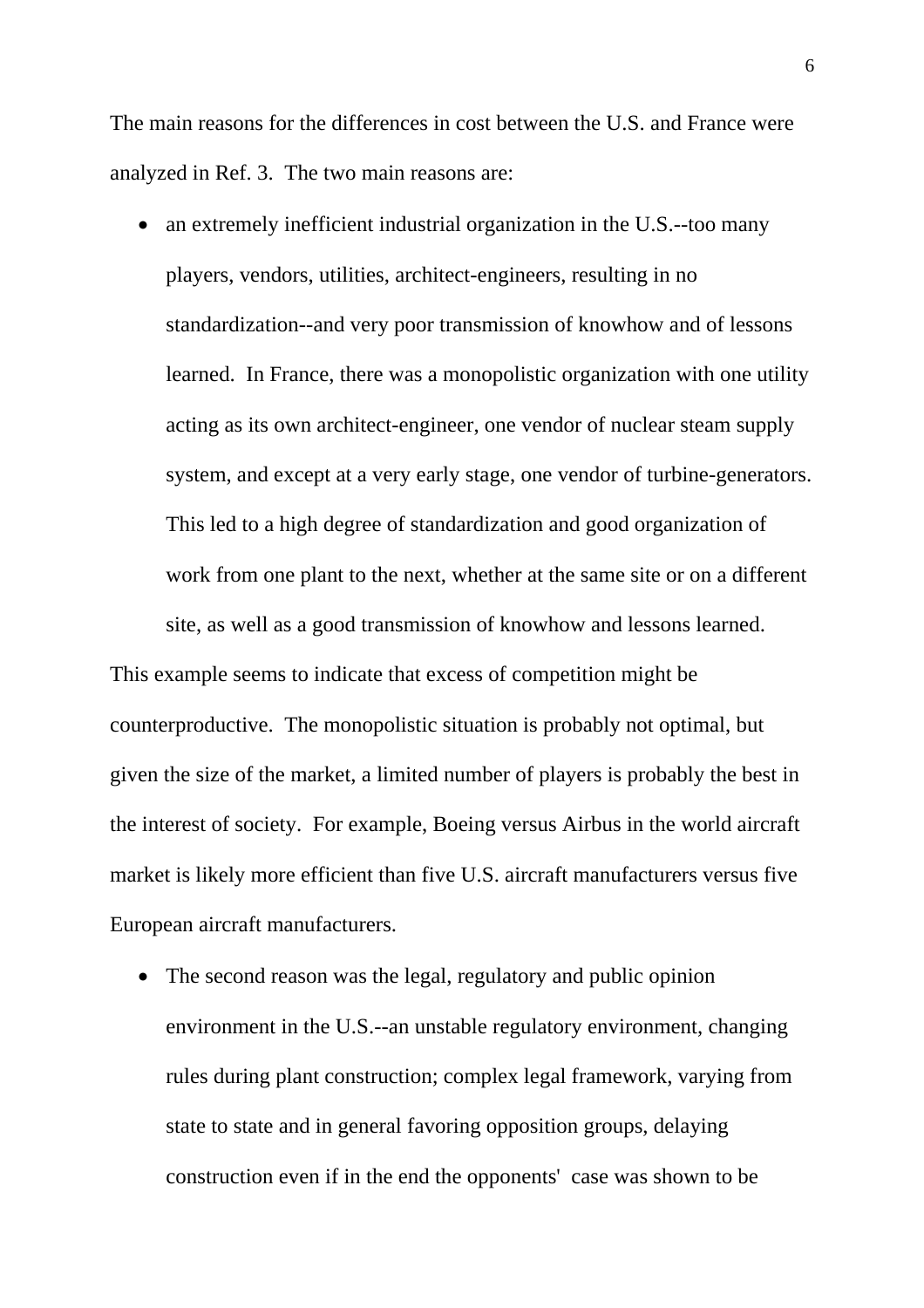without merit; existence of well-organized and vocal antinuclear groups, who took advantage of the legal and regulatory situation mentioned above.

In France, even if basic safety requirements were as conservative as in the U.S. (see Refs. 2 and 3), rules remained stable during plant construction. This is similar to the situation which NRC is now trying to implement, called one-step licensing. The legal authority, if there is no clear violation of regulations, will generally not stop work until the legal process does not demonstrate that there is merit in the plaintiff's case. Opposition groups exist in France, but were much less efficient than their U.S. counterparts.

As a result of the high construction cost in the U.S., the cost of a nuclear kWh was not competitive, if the utilities were authorized to recover the whole investment, or alternatively led to high stranded costs. On the other hand, the situation in France and in Europe in general--contrary to what is suggested in the MIT report--is quite different. Most European nuclear utilities using light water reactors, if not perturbed by political decisions, were able to recover fully their investments with proper interest rates, while producing kWh competitive with other available sources of electricity.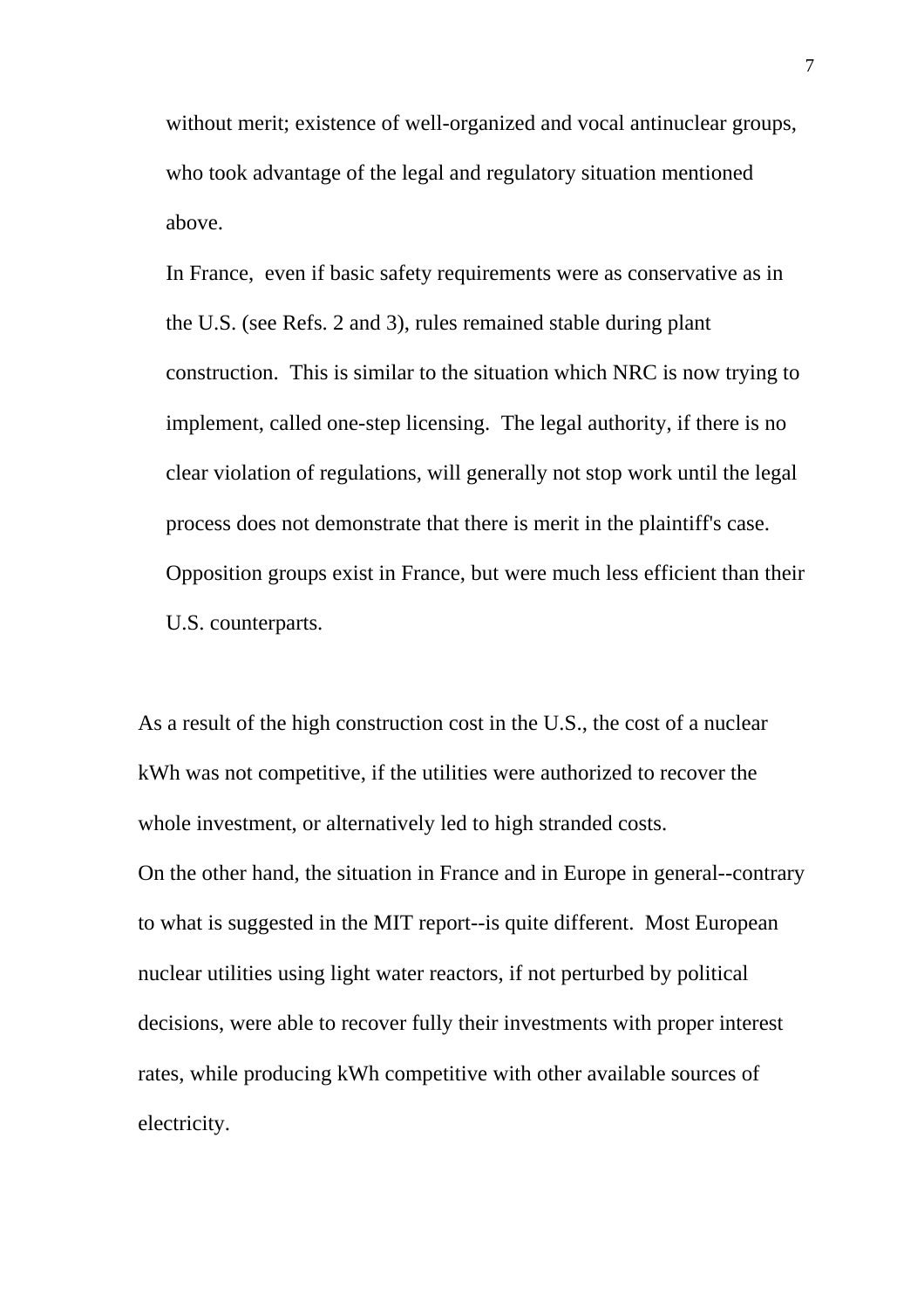One exception is the situation in the United Kingdom, which has a large nuclear generating capacity but represents a special case. Indeed, most of the U.K. capacity is of the gas-cooled, graphite-moderated type, a technology developed in the U.K. to which the British decided to stick for many years. Relatively recently, they decided to try the light water reactor (LWR) technology and built one unit which started operation in the 1990s. The gascooled reactor technology appears less economic than LWRs. We may note that France also developed at an early stage a national gas-cooled reactor technology, but in the 1960s a debate between advocates of domestic and of imported technology turned out in favor of the LWR, which were perceived as more economic (Ref. 4). Today, all French gas-cooled reactors are shut down.

The financial difficulties encountered by British Energy in recent years are certainly connected with the technology used in most of its reactors. The Sizewell LWR, first of its kind in the U.K., is not a very significant example; indeed, the British decided that their nuclear industry must have the major role and the contract with Westinghouse provided essentially for the knowhow for the nuclear steam supply system. The British nuclear industry, not familiar with LWR technology, certainly learned a lot in the project, but the learning process seems to have been costly.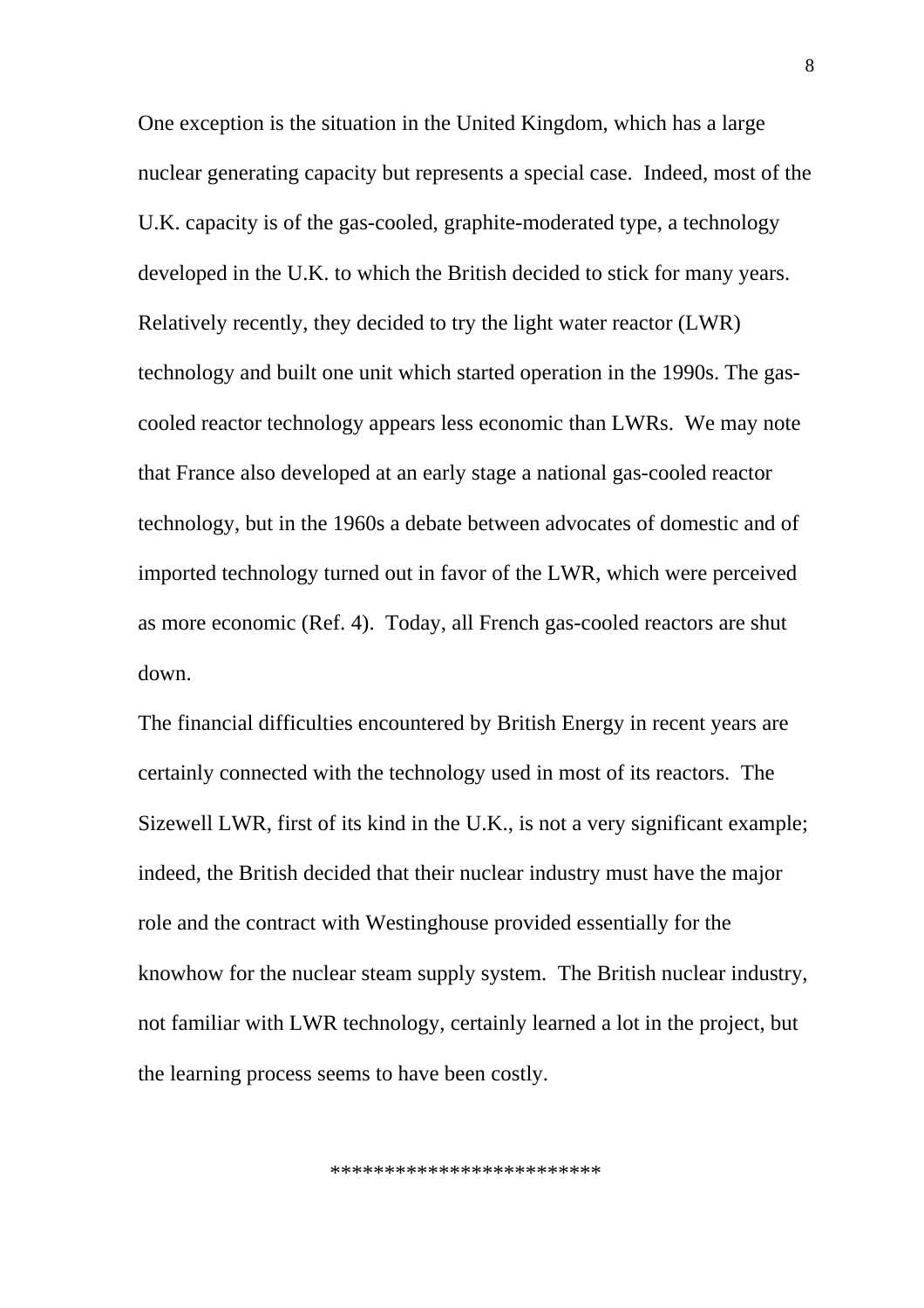Turning to the **present situation**, we can note that the MIT report rightly points out that under U.S. conditions, there is a need to demonstrate that the claims of the nuclear industry--regarding the schedules and costs of new plants--can be realized (four to five years' construction, and \$1,100- \$1,500/kWe overnight cost). Today, utilities and other potential investors, considering past experience, have a hard time believing the industry claims, and will likely not engage in construction of new plants without substantial help from the government for their projects. The industry itself seems also not ready to take large risks, for example turnkey contracts.

If the construction of a few plants demonstrates that new regulations for early site approval, standardized design approval and one-stop licensing really works, and if the industry can achieve the expected schedules and costs, at least the upper limit of \$1,500/kWe, then investor confidence may be restored, and the financial conditions for nuclear plant construction may become similar to those for coal-fired power plants. This, combined with the current high volatility of gas prices, could ensure the competitiveness of nuclear in the U.S.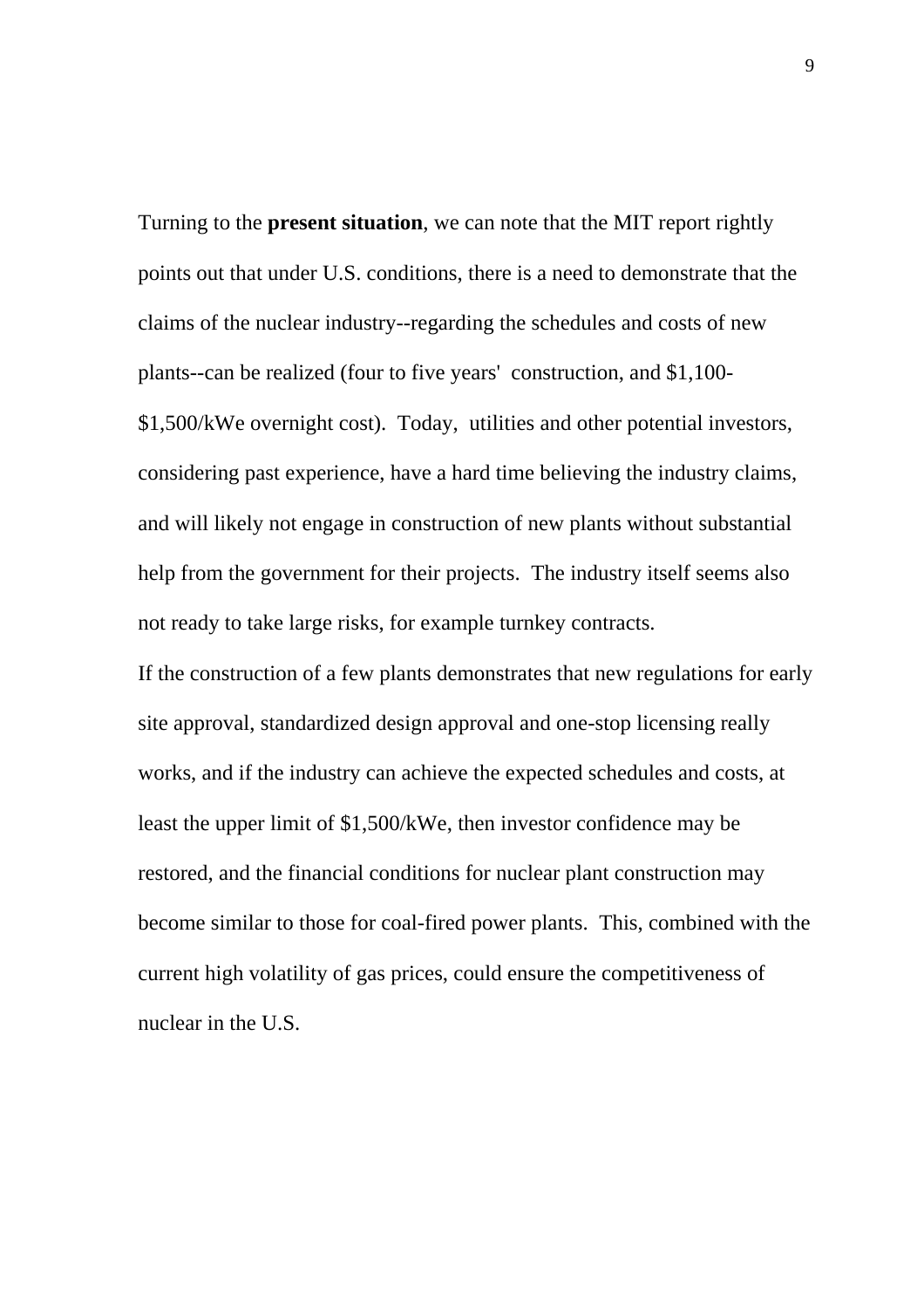In Europe and other regions, the situation seems more favorable for nuclear. In Table I we compare the MIT study results (Ref. 1) with calculations done by Electricite de France in connection with the recent decision (September 2004) to build a 1,700-MW EPR unit at Flamanville (Ref. 5) .

| MIT (2002\$)                                            | EDF (2004\$)              | Type of fuel |
|---------------------------------------------------------|---------------------------|--------------|
|                                                         | $(1 \text{ Euro} = $1.3)$ |              |
| 4.2<br>6.7                                              | 4.1<br>5.0                | uranium      |
| (most optimistic) (base case) $ $ (series of 10) (FOAK) |                           |              |
| $3.8 - 4.1 - 5.6$                                       | 5.1<br>5.5                | natural gas  |
| 4.2                                                     | 4.7                       | coal         |

**Levelized cost of electricity (U.S. cents per kWh)** 

These data show that the cost of a new U.S. nuclear power plant in the MIT base case is much higher--about 60%-- than that of an EPR series unit--and even higher than that of a FOAK EPR--about 30%. However, the most optimistic case for the U.S. is quite close to the cost of a series EPR. The difference in gas and coal estimates may be explained by the different market situations between the U.S. and Europe, and perhaps also by a more conservative attitude concerning the evolution of gas prices in Europe, but the European gas cases are within the high limits of the MIT projections. We may note that the organization for the Flamanville EPR is similar to the traditional French nuclear plant construction organization: EDF is owner and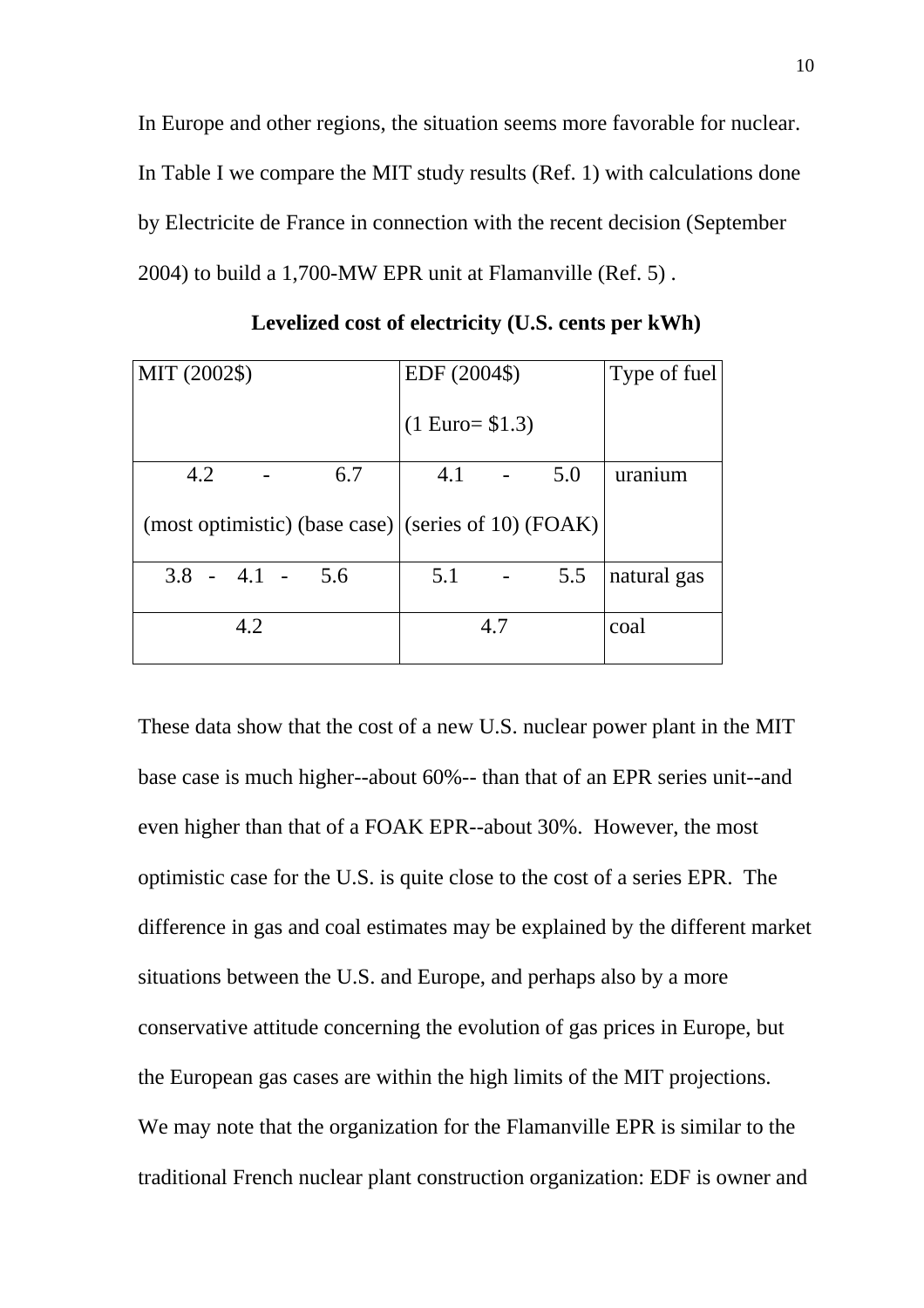architect-engineer, and will place an order with Framatome ANP (the former Framatome plus Siemens nuclear) for a nuclear island, this company being the only vendor having a 1,700-MW NSSS design. EDF will also prepare the call for bids for the turbine-generator and balance of plant. EDF's cost projections for the EPR in Flamanville, which is scheduled to start up in 2012, must of course be confirmed.

It may be interesting to note that a Finnish study, from Lappenraanta University (Ref. 6), is even more optimistic than EDF for the competitiveness of EPR versus natural gas. TVO, a privately owned Finnish utility, ordered a 1,600-MWe EPR in December 2003 for a price "around 3 billion euros" (a rumored 3.08-billion) on a turnkey basis (startup expected in 2009). The price includes interest during construction, the first core, infrastructure and a training simulator. We may note that the vendor has subcontracted some architect-engineering work to a company where EDF is the main partner. In this case, the vendor, a consortium of Areva and Siemens (parents of Framatome ANP) assumes practically all the risk connected with the FOAK power plant (schedule, cost, performance). This shows the degree of confidence of the European industry (Areva and Siemens). In comparison, the unsuccessful General Electric bid to TVO seems to have been much less aggressive: more than \$2,000 per kWe overnight cost, when a GE study for construction of an ABWR in the U.S.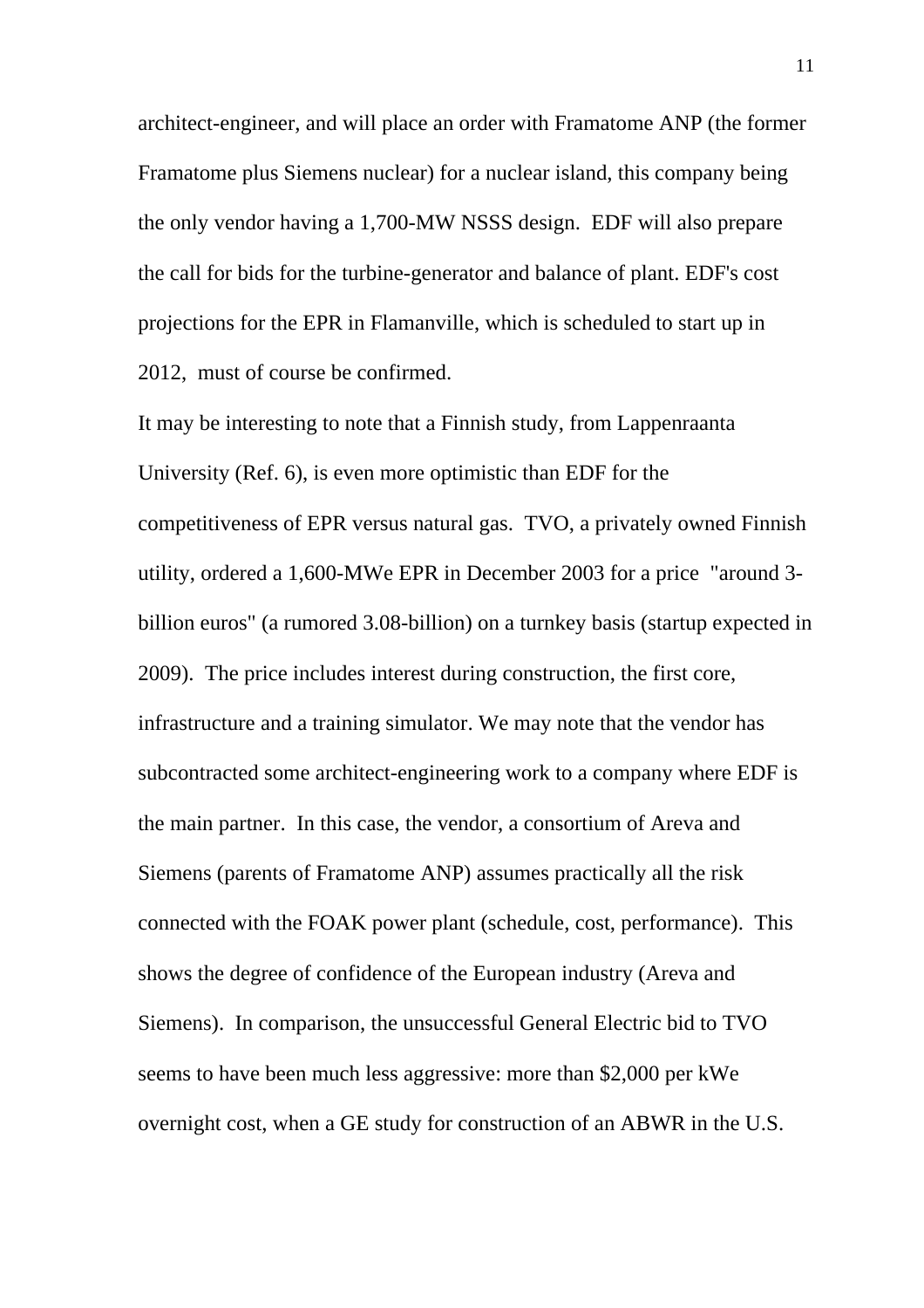indicated \$1,200-\$1,400 per kWe for a single unit and ABWR projects in Japan already achieved construction within 48 months.

We may add that recent construction in China of six nuclear power plants around the 700-1,000 MW range (two by French, two by Canadian, and two by Russian industry) is on or before schedule, and seems to be within budget.

\*\*\*\*\*\*\*\*\*\*\*\*\*\*\*\*\*

As already stated above, we conclude that the competitiveness of nuclear versus coal and gas is strongly dependent on country. In the U.S., as the MIT report indicated, competitiveness of nuclear is not ensured, at least for the time being. In France, Finland and other countries, it is likely that competitiveness is ensured, even without any provision for a  $CO<sub>2</sub>$  penalty for fossil fuel-fired power, and also irrespective of whether electricity markets are deregulated or not.

Indeed, EDF is preparing for a deregulated French electricity market. TVO is a private utility operating in one of the first European markets to be deregulated, the Nordpool system. Even though TVO's shareholders are large power consumers, it must be pointed out that those shareholders are selling about 50% of their power on the Nordpool market.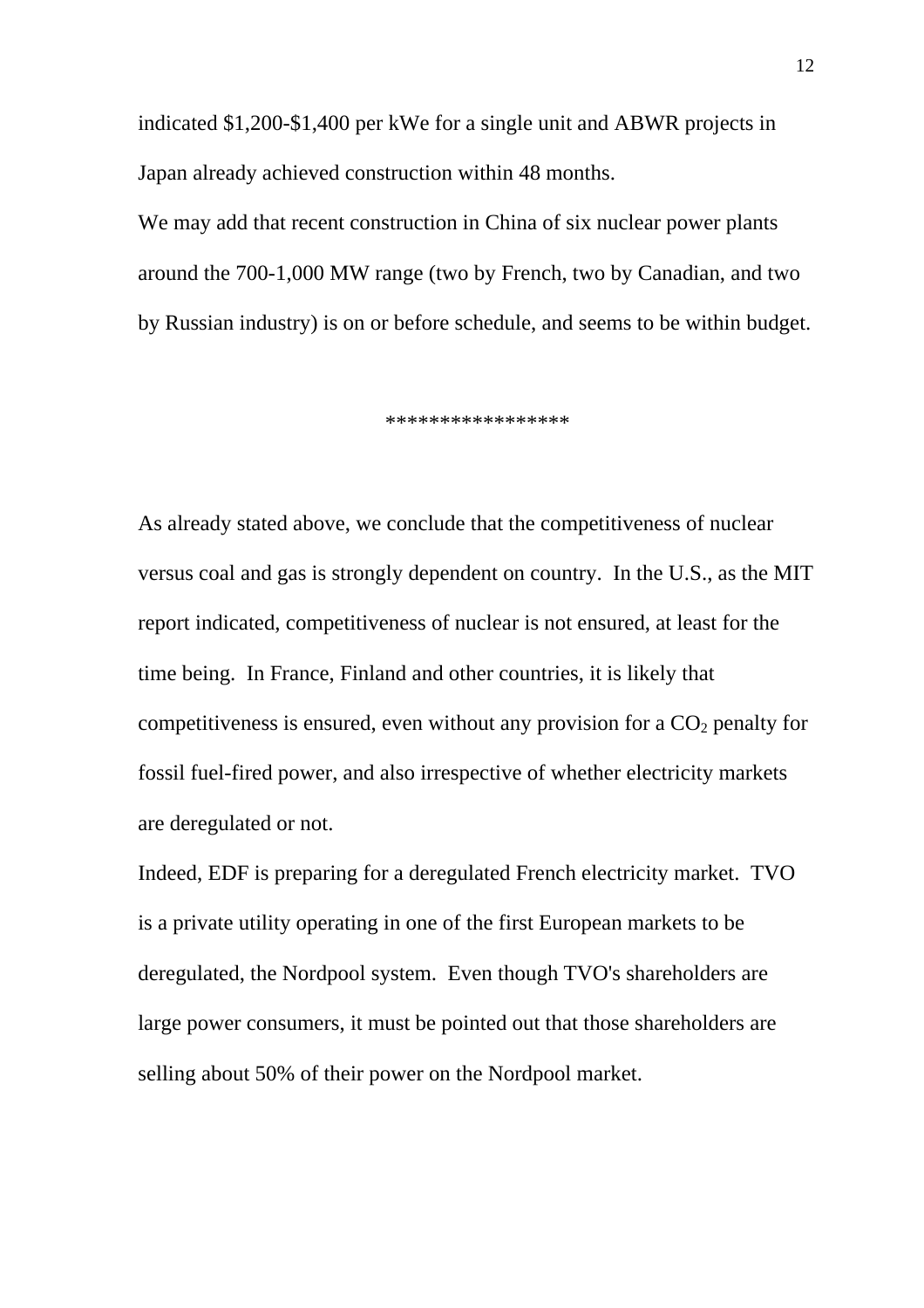#### **Attitude of public authorities**

It is quite clear that nuclear energy needs a positive attitude on the part of public authorities (federal, but also regional) to be able to compete with other sources of electricity. Indeed, public authorities can initiate laws to forbid nuclear power, to impose moratoria on nuclear construction, or to mandate withdrawal from nuclear power. Even without going to such extremes, they may render nuclear power impracticable by taking a negative attitude on issues like disposal of radioactive waste--which cannot be resolved by the industry alone--or licensing and safety regulation--which may unnecessarily complicate and penalize the economics of nuclear power.

Therefore, public authorities should take positions by comparing the positive attributes of nuclear power--security of energy supply, absence of harmful emissions including  $CO_2$ -to some problems of the technology: radioactive waste disposal, the possibility, even if small, of severe accidents, vulnerability to terrorist attacks, influence on the proliferation of nuclear weapons. This comparison should be complemented by a similar analysis of alternative electricity sources. In the real world, the weighting of different attributes is not always calculated rationally, but often has an emotional dimension. Authorities are quite normally influenced by the attitude of the public. The public itself has some fears which often are exacerbated when there is no counterbalancing perception of the need for nuclear energy.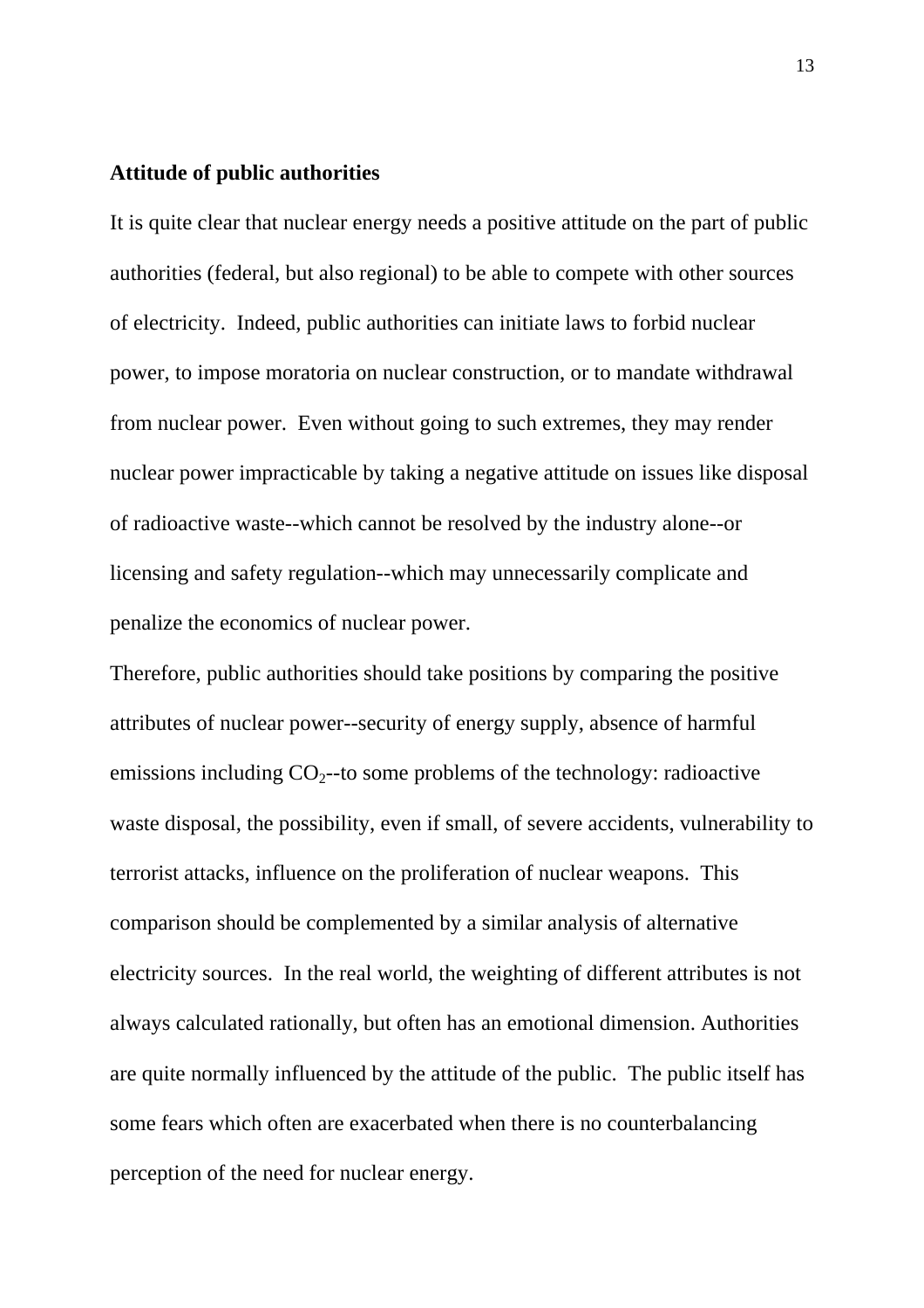In addition, the public authorities may have a negative attitude towards nuclear energy even if the majority of the public is not opposed to the technology. It may be sufficient that a minority party strongly opposed to nuclear is needed to form a government coalition. The attitude of the public authorities may of course change in time, depending notably on the perception of the need for nuclear energy--linked to the satisfaction of supply security and/or limiting environmental pollution, notably greenhouse gases.

\*\*\*\*\*\*\*\*\*\*\*\*\*\*\*\*\*\*\*\*\*\*

In the following section, we will give our views concerning the future of nuclear power in different countries or regions, of course taking into account our perception of the attitude of public authorities towards nuclear power as well as the possible evolution in that attitude.

#### **The situation in France**

It seems quite likely that demand stemming from the retirement of today's nuclear plants, as well as additional baseload needs, will be satisfied by new nuclear plants. This is because of the  $CO<sub>2</sub>$  issue, security of supply, and the good competitiveness of nuclear with natural gas and clean coal for baseload electricity production. The political consensus for this approach is broad, and even if one cannot be sure what the situation will be in 15 or 30 years, it seems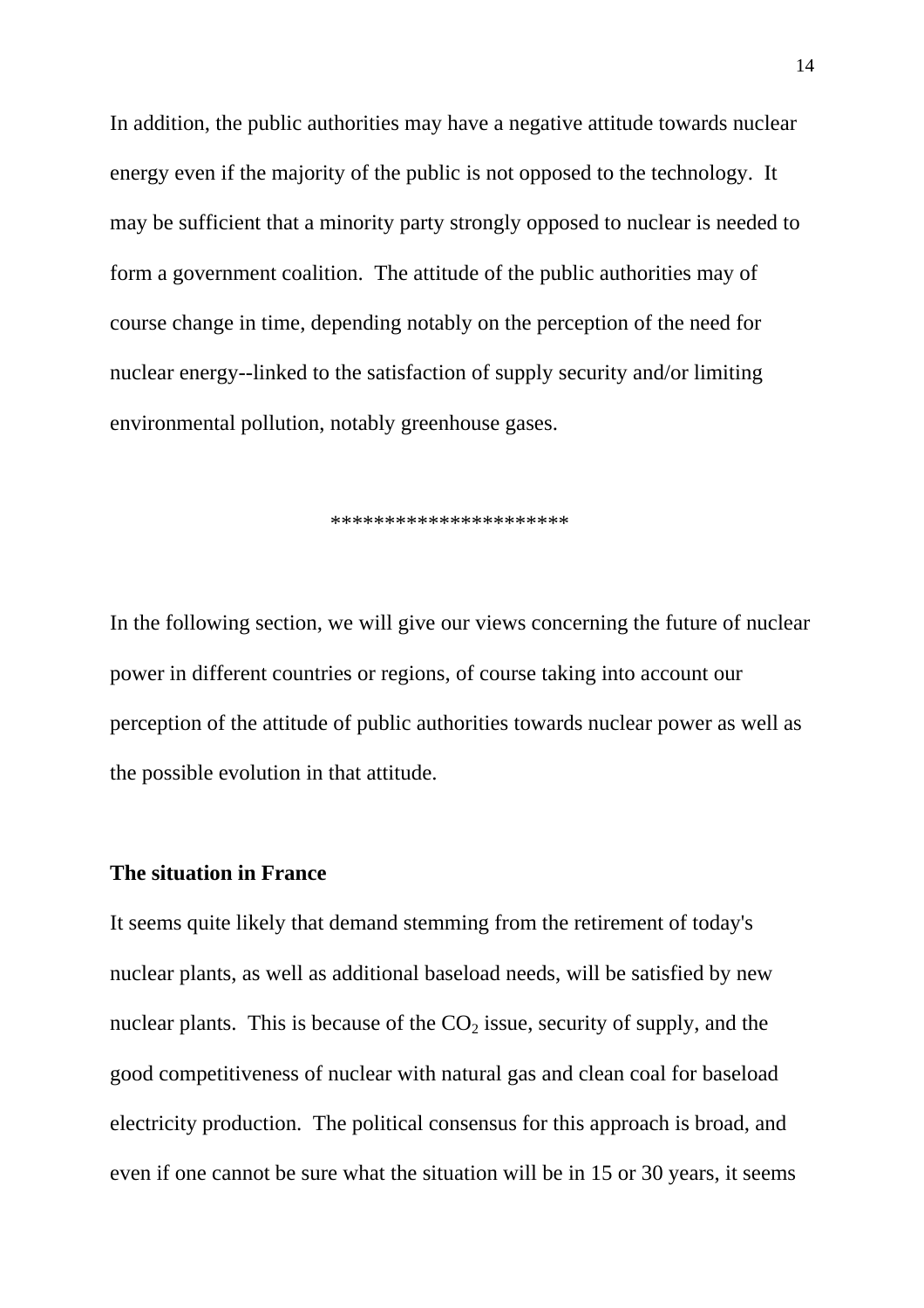to me that it is unlikely that this consensus will disappear. In addition, public acceptance, especially on the local level, is today quite broad. There was a clear competition between the existing nuclear power plant sites which were proposed to host the first EPR unit. The vast majority of the public and elected officials around these sites, especially in Flamanville which was chosen, was eager to host the new reactor.

Let us now look at the needs for additional baseload capacity. The limited prospects for large demand growth, linked to a renewed consciousness of the need for energy saving and efficient energy use stemming from the rise in oil prices, as well as an existing surplus of nuclear capacity, make it reasonable to expect that no new baseload power plants will be needed for 15, 20 or even 25 years. The non-baseload plant will likely be fueled by natural gas, except if there is a major and lasting increase in gas prices. Therefore, the construction of large nuclear capacity will be mostly linked in the next 25 years to potential needs for replacement of existing nuclear power plants. France has now 63 gigawatts (electric) of nuclear power capacity, which were built over a period of more than 25 years. Excluding the first PWR station, Fessenheim, the period was a little more than 20 years. The question is when the operating plants should be retired and when significant replacement capacity should be put in operation. If we exclude the two Fessenheim units, whose retirement will be compensated by a sharp decrease in electricity demand for uranium enrichment (because of a change in technology from gaseous diffusion to centrifuge), we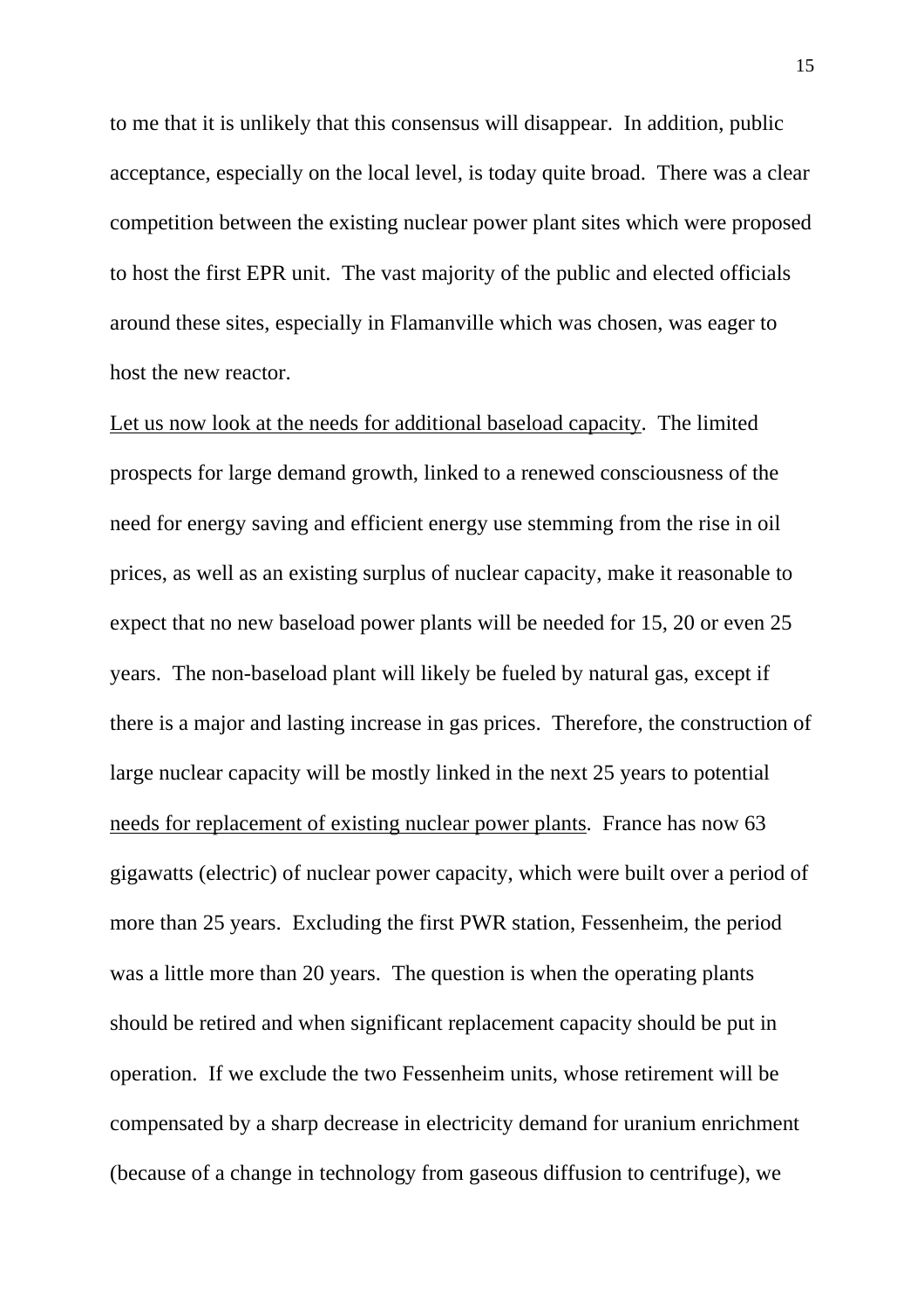may consider, as EDF indicates, that this replacement should start in 20 years, assuming a plant lifetime of at least 40 years. We should, however, note that useful lifetime was initially supposed to be 20 years, then 25, then 30, and now EDF says 40 years. In the U.S., many plants of similar design but older, have obtained or are requesting licenses for 60 years. Therefore, it seems logical to ask whether 40 years for France's existing plants is the final number. The question may have to be considered plant by plant, but it seems certain that there will be strong economic pressure to extend plant lifetime over 40 years, and there is no clear evidence today that that will not be possible from the safety viewpoint. Therefore, it is not impossible that the 20 years expected by EDF before a large number of nuclear power plants are needed will become, for example, 25 or 30 years, and/or the duration of the replacements, instead of 20 years, may become 25 or 30.

# **The situation in the European Union and some neighboring countries.**

We may distinguish three groups of countries:

A. Countries clearly interested in building additional (or replacement) nuclear plants in the near future and within the next 25 years. These are: France, Finland, Bulgaria, Hungary, Lithuania, Slovakia, Switzerland, Romania, the Czech Republic, Ukraine, and likely the U.K. The size of the program and the precise schedule will likely depend on the evolution in demand and its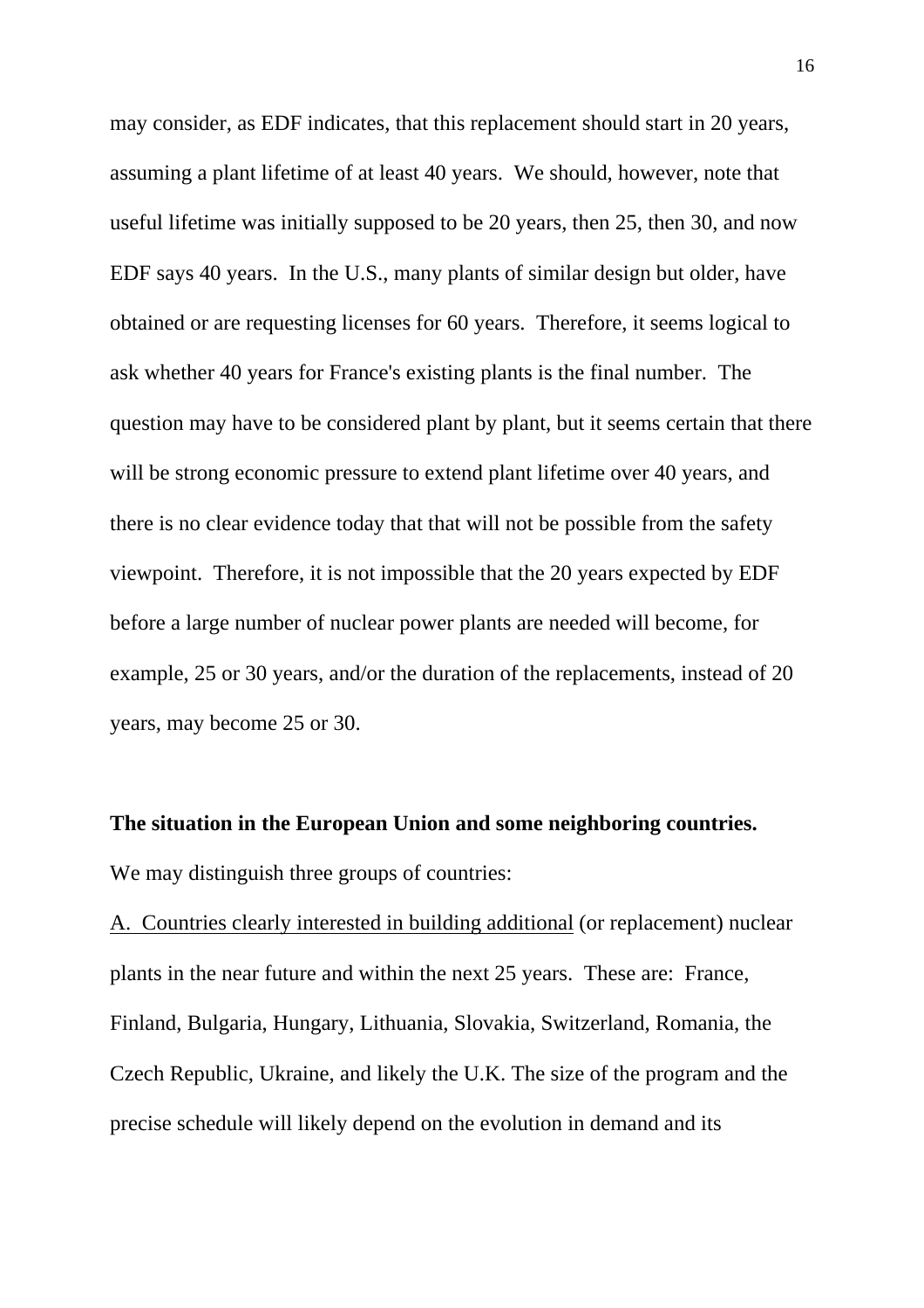anticipation, but also on the competition with alternatives--therefore, on the price of natural gas and the way the  $CO<sub>2</sub>$  problem is resolved.

The case of the United Kingdom is specific. The U.K. has a large nuclear program (12 GW), but has some problems: consensus on nuclear waste management; poor economic performance of present reactor technologies (AGR and Magnox); a very expensive LWR prototype at Sizewell; and privileged access to natural gas. In spite of these problems, it is likely that some nuclear plants will be built in the U.K. within the next 25 years, given the large involvement of the U.K. in the world nuclear industry.

B. Countries with major political opposition to nuclear: Germany (21 GW), Sweden (9 GW), Belgium (6 GW), which have laws imposing a phase-out of nuclear power; Spain (8 GW), whose new government indicated in mid-2004 its intention to phase out nuclear; Italy (0 GW), which in 1978 forbade construction of nuclear plants except those considered "inherently safe." The first four countries may, however, face the problem of reconciling the issue of  $CO<sub>2</sub>$  emissions and the need to curb electricity prices with the retirement of their nuclear plants. Energy conservation and energy efficiency, plus renewables, will likely not suffice to resolve this problem. Therefore, we cannot exclude that those countries will have to change their policies when the time comes to implement the nuclear phase-out. Some, like Germany, may consider the solution of replacing nuclear and simultaneously coal-fired plants with gas-fired plants to maintain  $CO<sub>2</sub>$  emissions at the same level, but this may pose the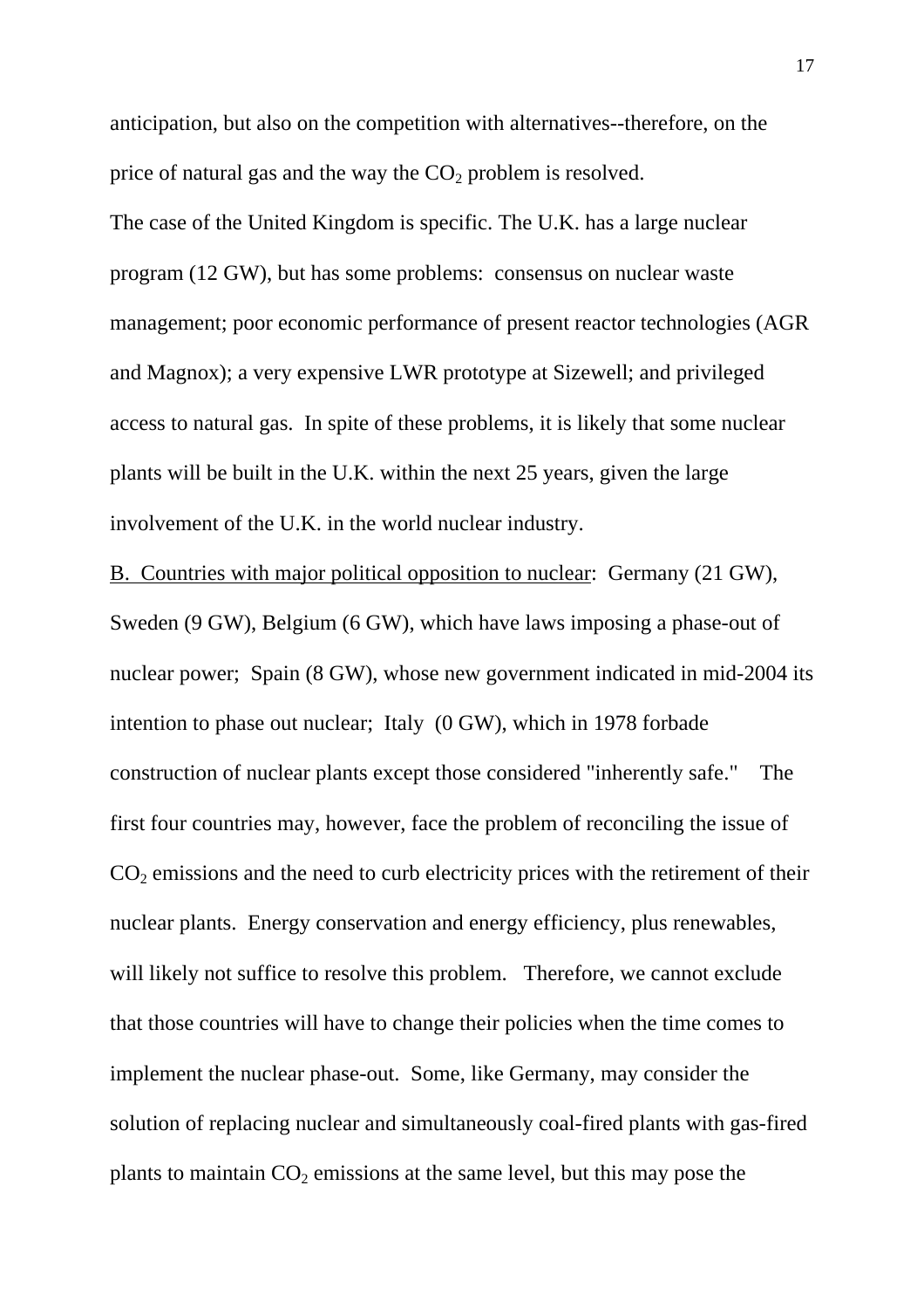problem of security of supply and of the cost of electricity. The possibility of capture and sequestration of  $CO<sub>2</sub>$  from coal burning can be considered, but it likely will make coal largely uncompetitive compared to nuclear. All these considerations in fact led the Swedish government to eliminate the initial target date for the nuclear phase-out to be finished (2010).

We may note that many political parties in these countries have already indicated that their position, if they regain power, would be to reconsider the nuclear phase-out. In January 2005, the prime minister of Italy, Silvio Berlusconi, called for a reconsideration of nuclear power in his country, saying Italian industry was penalized by high electricity prices from fossil fuel plants. In addition, utilities from Belgium, Germany, Italy and Spain have indicated their interest in the new French EPR unit, and the Italian parliament in 2004 passed a measure allowing utility Enel, in which the state has a majority stake, to participate in foreign nuclear power plant projects.

In conclusion, it is difficult to predict how and when these countries' policies will evolve, but at least we cannot exclude that some or even all of them will change their phase-out policies and build new nuclear plants within 25 years. C. Countries with slim chances of building new nuclear plants within 25 years. These include Austria, Denmark, Ireland, Luxemburg, Portugal, Norway, Greece and probably Poland. However, in Poland a discussion is resuming about nuclear energy under the pressure of the Kyoto Protocol, and the government's draft energy strategy proposes new nuclear capacity beyond the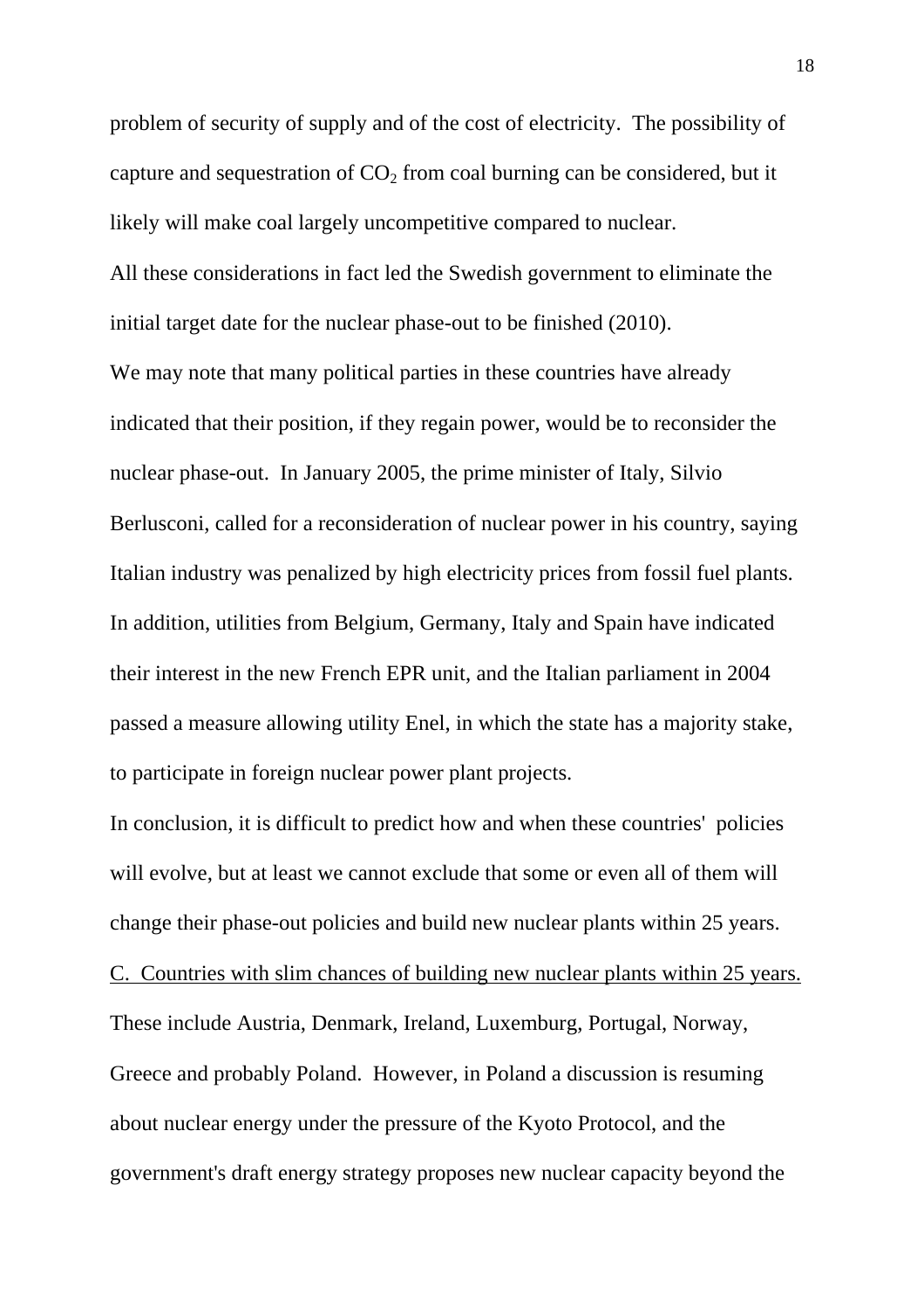year 2020. In any case, there will not be major additions of nuclear capacity in these countries during the next 25 years.

#### **The rest of the world**

A. The U.S., which has the largest nuclear power capacity in the world (91 GW) and was at the origin of the technology, suffered major economic disappointment when building its current nuclear capacity: two to three times higher cost and much longer lead-times than had been predicted (see above). However, recently the spectacular improvement in performance of existing reactors has led, along with the issue of climate change, to renewed interest in nuclear power. For example, Vice President Cheney has put forth the scenario of 50 additional gigawatts of nuclear power by 2020. How and when this interest will materialize will depend on many factors, especially whether the government will, by providing financial and/or fiscal advantages for the first 6-8 reactor units, help the industry to demonstrate that new conditions permit construction of nuclear plants in four to five years and at similar costs to those in other countries.

B. China and India, which may have a major impact on the development of nuclear power within 25 years. China is likely to build 30 GW during the next 25 years and possibly more, depending essentially on how the  $CO<sub>2</sub>$  issue is tackled: will industrialized countries allow nuclear to be eligible for Joint Implementation or Clean Development Mechanism under the Kyoto Protocol,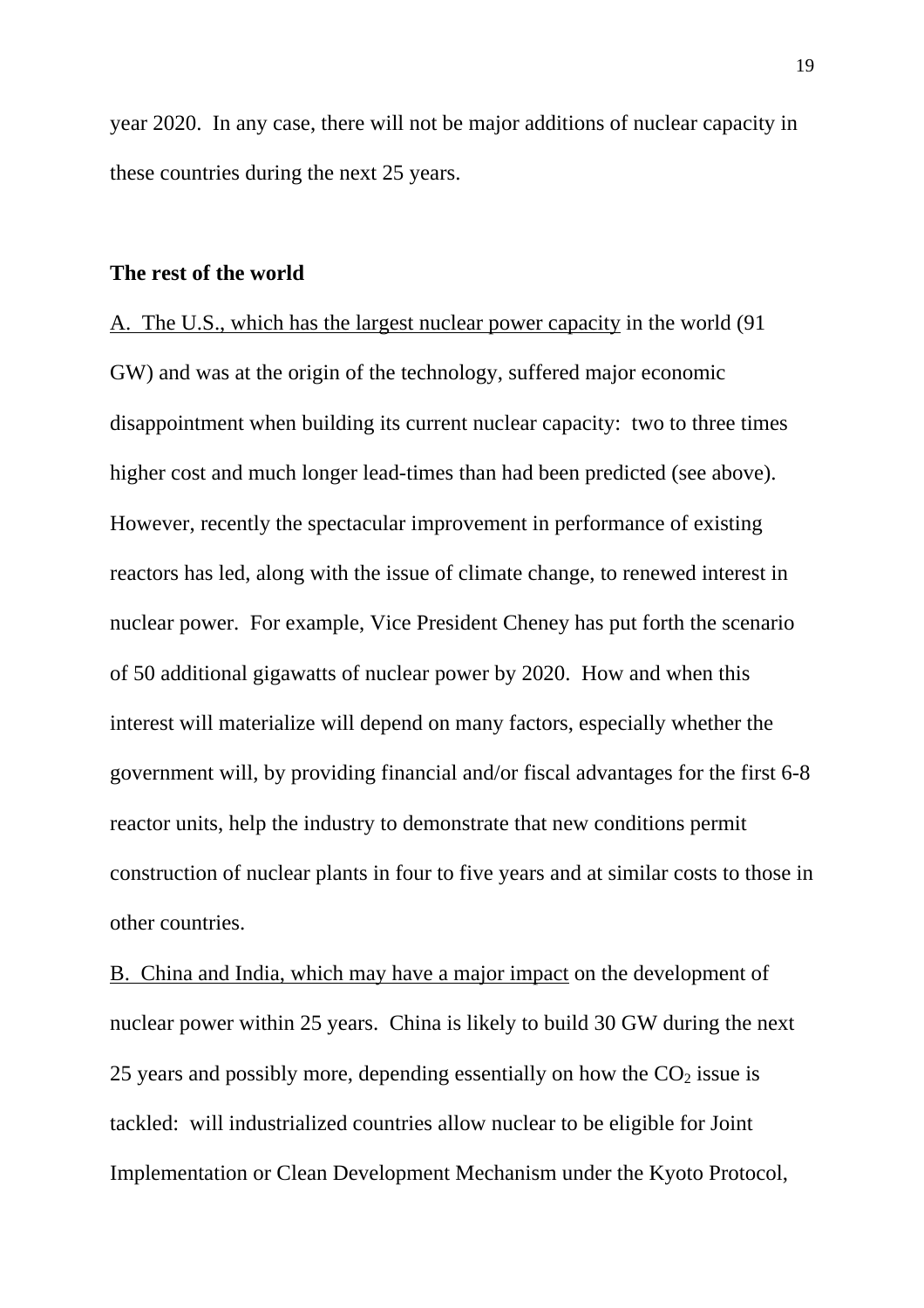and will they apply these measures to China? India will likely build some 20 GW of nuclear within the next 25 years. The prime minister has announced that a total of 20 GW will be in operation in 2020. The success of this program will depend partly on how the  $CO<sub>2</sub>$  issue is tackled, but here the proliferation policies of industrialized countries may play a role; indeed, the lack of international cooperation with India has penalized the economics, but also perhaps the safety, of its civilian nuclear power program, without influencing military nuclear developments. If the nuclear weapons states decide to take a more realistic attitude toward India, this may improve the chances of its success and the size of India's civilian nuclear program.

C. South Korea (16 GW) and Japan (45 GW) have large and steady nuclear power programs. These programs will likely go ahead, with perhaps some difficulty in Japan, where public opinion, the internal organization of safety, and communication continue to be issues. It is to be expected that the share of nuclear in total electricity production in those two countries will increase, notably because of tensions around oil and gas supply and the  $CO<sub>2</sub>$  problem. D. In Russia and some former Soviet countries, we can expect construction of a few new nuclear plants, but totalling a modest capacity because of the availability of local resources (gas, coal, oil) and the scarcity of capital. Russia may, however, play an important role in the world nuclear fuel cycle - spent fuel storage, reprocessing, and perhaps final disposal - and its industry will certainly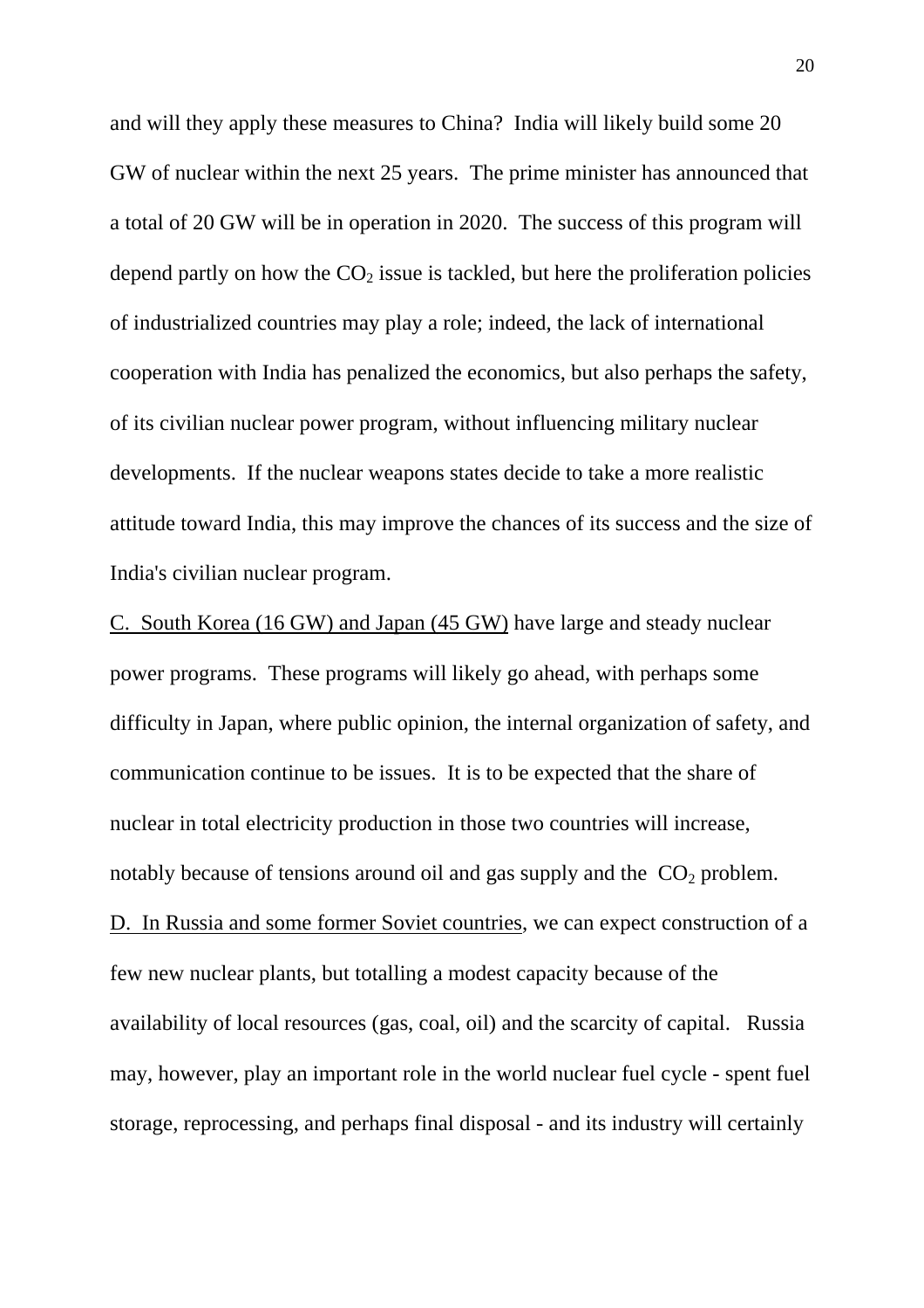be a major competitor for the construction of new plants and supply of fresh nuclear fuel in other countries.

E. In some countries of South America, Africa, and Asian regions other than those mentioned above, with the increase in oil and gas prices, as well as the issue of  $CO<sub>2</sub>$ , we can anticipate a renewed interest in nuclear energy. For example, Brazil, Argentina, South Africa, which already have nuclear power plants, may decide on the construction of additional plants. Other countries, like Egypt, Indonesia, Vietnam, Iran, are interested; some countries in northern Africa and the Middle East may also become more and more interested. The South African PBMR reactor concept (a "pebble bed" modular high-temperature helium-cooled reactor based on former German technology), if successfully developed, could interest countries with even much smaller electricity generating capacity.

#### \*\*\*\*\*\*\*\*\*\*\*\*\*\*

In this short presentation, it is not possible to discuss the nuclear fuel cycle or the nuclear industry's capability to develop and implement new designs and to satisfy the likely demand for nuclear plants. But of course, those issues are also relevant for the question of the future of nuclear energy.

My final conclusion is that there is a large potential for the development of nuclear energy. There are some favorable arguments - the geopolitical risk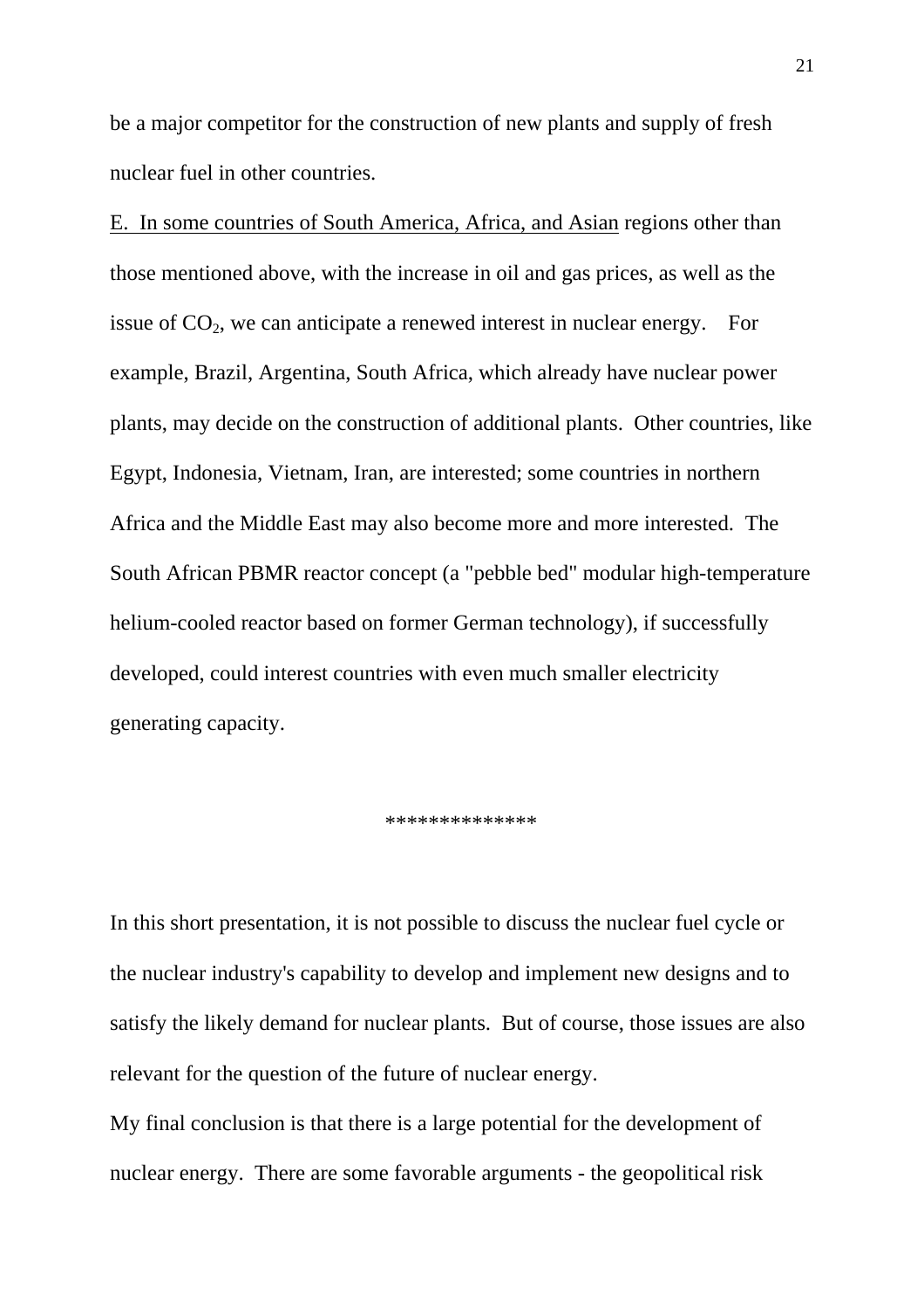connected with supply of oil and gas, as well as the increased perception of finite fossil fuel resources and of the detrimental effects of greenhouse gases but there are still many uncertainties, especially regarding the magnitude and the schedule of nuclear capacity additions.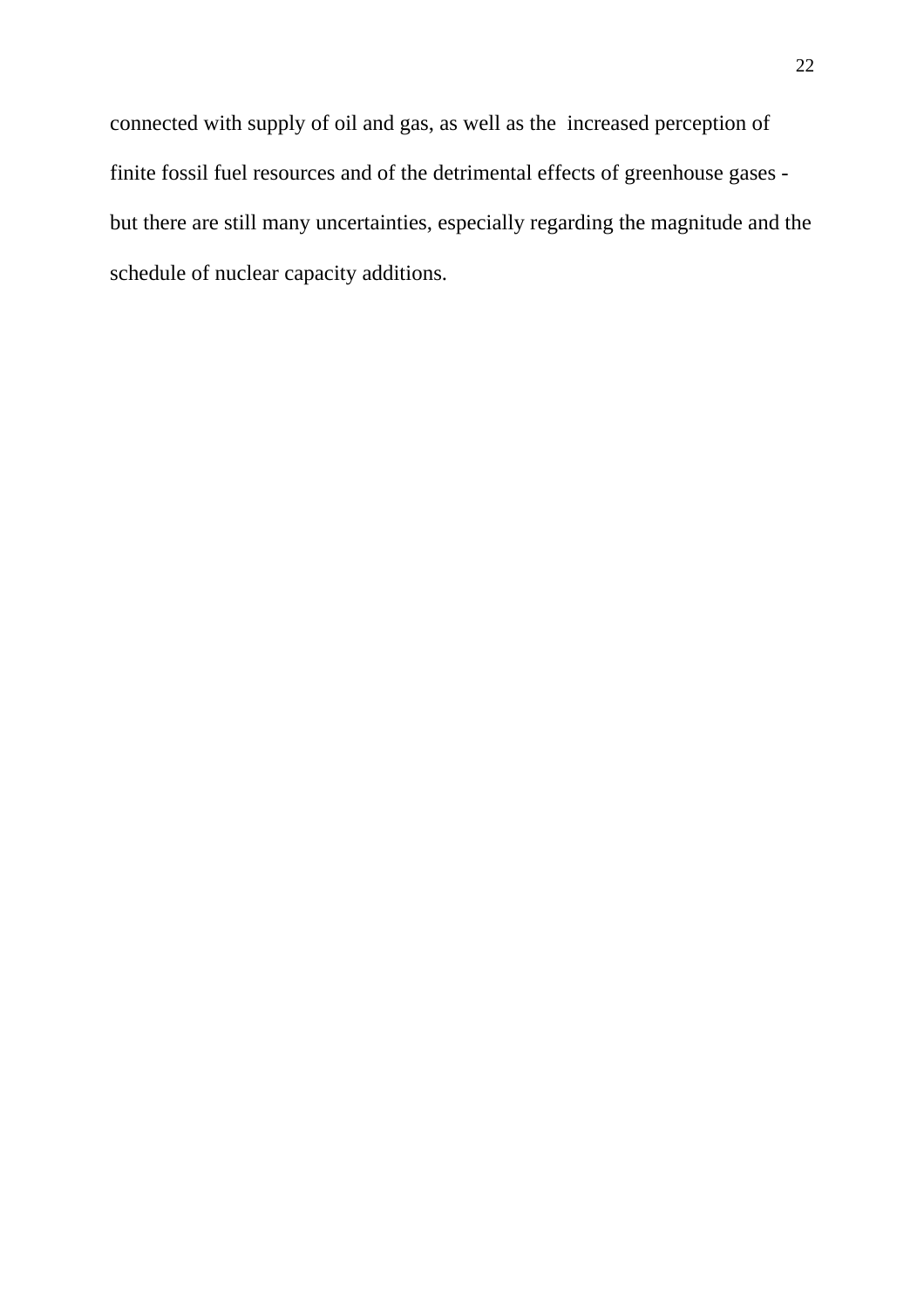#### REFERENCES

1. John Deutch and Ernest Moniz, co-chairs; Eric Beckjord, executive director. The Future of Nuclear Power: an interdisciplinary MIT study. MIT Press, 2003.

2. C. Pierre Zaleski and Sophie Meritet. L'Energie Nucléaire face à la déréglementation des marchés d'électricité (Nuclear energy confronted with electricity market deregulation). *Revue de l'Energie* N°547, Paris, June 2003.

3. Proceedings of an Electric Power Research Institute-University of Paris Dauphine seminar, "Mise en Oeuvre des Programmes Nucléaires: une première comparaison internationale France-Etats-Unis" ("Implementation of nuclear programs: a first international comparison between France and the United States"). In *Revue de l'Energie* N°374, Paris, May-June 1985.

- a. John Crowley, United Engineers & Constructors. "The U.S. experience of construction of nuclear power plants and costs per installed kilowatt."
- b. Chaim Braun, EPRI. "Comparative Review of U.S. and French Power Plant Construction Projects."
- c. Georges Moynet, and Jean-Claude Sol, Electricité de France. "Les performances économiques du programme nucléaire français." ("Economic performance of the French nuclear power program|")

4. Gabrielle Hecht. The Radiance of France: Nuclear Power and National Identity after World War II. MIT Press, 1998.

5. Goulven Graillat, Electricité de France. Oral presentation during a seminar on the Finnish EPR project, University of Paris-Dauphine, January 2005.

6. Risto Tarjanne, Kari Luostarinen. Competitiveness comparison of the electricity production alternatives (price level March 2003). Lappeenranta University of Technology research report EN B-156 June 2003. ISBN 9517648952; ISSN 1459-2630.